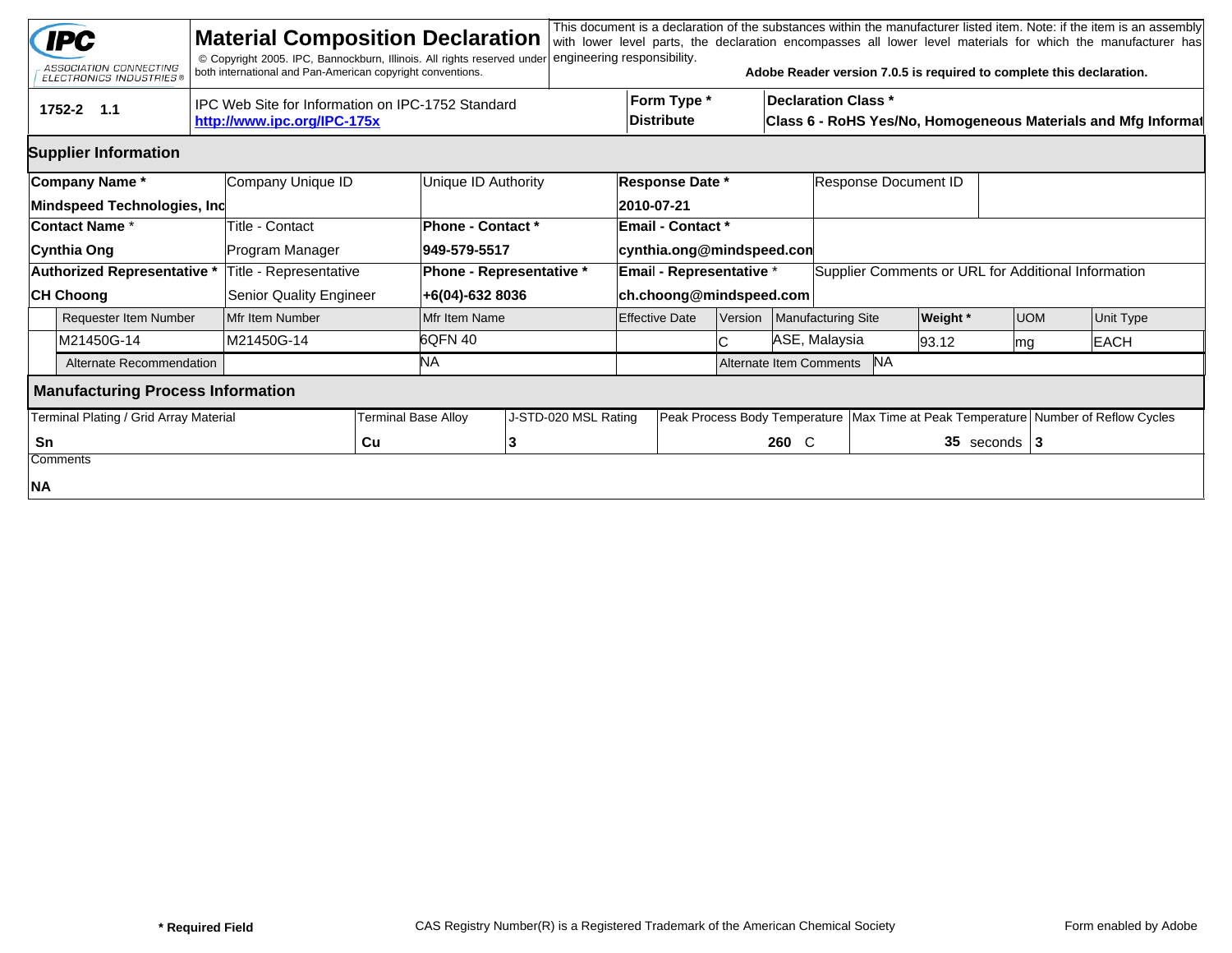| Save the fields in<br>this form to a file                                                                                                                                                                                                                                                                                          | Import fields from a<br><b>Export Data</b><br>Import Data<br><b>Reset Form</b><br>file into this form                                                                                                                                                                                                                                                                                                                                                                                                                                                                                                                                                                                                                                                                                                                                                                                                                                                                                                                                                                                                                                                                                                                                                              |  | Locked |  |  |  |  |  |  |  |  |  |
|------------------------------------------------------------------------------------------------------------------------------------------------------------------------------------------------------------------------------------------------------------------------------------------------------------------------------------|--------------------------------------------------------------------------------------------------------------------------------------------------------------------------------------------------------------------------------------------------------------------------------------------------------------------------------------------------------------------------------------------------------------------------------------------------------------------------------------------------------------------------------------------------------------------------------------------------------------------------------------------------------------------------------------------------------------------------------------------------------------------------------------------------------------------------------------------------------------------------------------------------------------------------------------------------------------------------------------------------------------------------------------------------------------------------------------------------------------------------------------------------------------------------------------------------------------------------------------------------------------------|--|--------|--|--|--|--|--|--|--|--|--|
| <b>RoHS Material Composition Declaration</b><br><b>Declaration Type *</b>                                                                                                                                                                                                                                                          |                                                                                                                                                                                                                                                                                                                                                                                                                                                                                                                                                                                                                                                                                                                                                                                                                                                                                                                                                                                                                                                                                                                                                                                                                                                                    |  |        |  |  |  |  |  |  |  |  |  |
| RoHS Definition: Quantity limit of 0.1% by mass (1000 PPM) in homogeneous material for: Lead (Pb), Mercury, Hexavalent Chromium, Polybrominated Biphenyls (PBB),<br><b>RoHS Directive</b><br>Polybrominated Diphenyl Ethers (PBDE) and quantity limit of 0.01% by mass (100 PPM) of homogeneous material for Cadmium<br>2002/95/EC |                                                                                                                                                                                                                                                                                                                                                                                                                                                                                                                                                                                                                                                                                                                                                                                                                                                                                                                                                                                                                                                                                                                                                                                                                                                                    |  |        |  |  |  |  |  |  |  |  |  |
|                                                                                                                                                                                                                                                                                                                                    | Supplier certifies that it gathered the information it provides in this form concerning RoHS restrictive substances using appropriate methods to ensure its accuracy and that such information is true and correct to the best<br>that Supplier completes this form. Supplier acknowledges that Company will rely on this certification in determining the compliance of its products with European Union member state laws that implement the RoHS Directive. C<br>Supplier may have relied on information provided by others in completing this form, and that Supplier may not have independently verified such information. However, in situations where Supplier has not independently verifi<br>Supplier agrees that, at a minimum, its suppliers have provided certifications regarding their contributions to the part, and those certifications are at least as comprehensive as the certification in this paragraph. If th<br>written agreement with respect to the identified part,the terms and conditions of that agreement, including any warranty rights and or remedies provided as part of that agreement, will be the sole and exclusive source of t<br>remedies for issues that arise regarding information the Supplier provides in this form. |  |        |  |  |  |  |  |  |  |  |  |
| <b>RoHS Declaration *</b>                                                                                                                                                                                                                                                                                                          | Supplier Acceptance * Accepted<br>- Item(s) does not contain RoHS restricted substances per the definition above                                                                                                                                                                                                                                                                                                                                                                                                                                                                                                                                                                                                                                                                                                                                                                                                                                                                                                                                                                                                                                                                                                                                                   |  |        |  |  |  |  |  |  |  |  |  |
| Exemptions: If the declared item does not contain RoHS restricted substances per the definition above except for defined RoHS exemptions, then select the corresponding response in the RoHS Declaration<br>above and choose all applicable exemptions.                                                                            |                                                                                                                                                                                                                                                                                                                                                                                                                                                                                                                                                                                                                                                                                                                                                                                                                                                                                                                                                                                                                                                                                                                                                                                                                                                                    |  |        |  |  |  |  |  |  |  |  |  |
| <b>Declaration Signature</b>                                                                                                                                                                                                                                                                                                       |                                                                                                                                                                                                                                                                                                                                                                                                                                                                                                                                                                                                                                                                                                                                                                                                                                                                                                                                                                                                                                                                                                                                                                                                                                                                    |  |        |  |  |  |  |  |  |  |  |  |
| Instructions: Complete all of the required fields on all pages of this form. Select the "Accepted" on the Supplier Acceptance drop-down. This will display the signature area. Digitally sign<br>the declaration (if required by the Requester) and click on Submit Form to have the form returned to the Requester.               |                                                                                                                                                                                                                                                                                                                                                                                                                                                                                                                                                                                                                                                                                                                                                                                                                                                                                                                                                                                                                                                                                                                                                                                                                                                                    |  |        |  |  |  |  |  |  |  |  |  |
|                                                                                                                                                                                                                                                                                                                                    | Supplier Digital Signature Cynthia Ong - Mindspeed Technologies<br>Digitally signed by Cynthia Ong - Mindspeed Technologies Inc.<br>DN: cn=Cynthia Ong - Mindspeed Technologies Inc.<br>Date: 2010.07.22 20:12:09 -07'00'                                                                                                                                                                                                                                                                                                                                                                                                                                                                                                                                                                                                                                                                                                                                                                                                                                                                                                                                                                                                                                          |  |        |  |  |  |  |  |  |  |  |  |